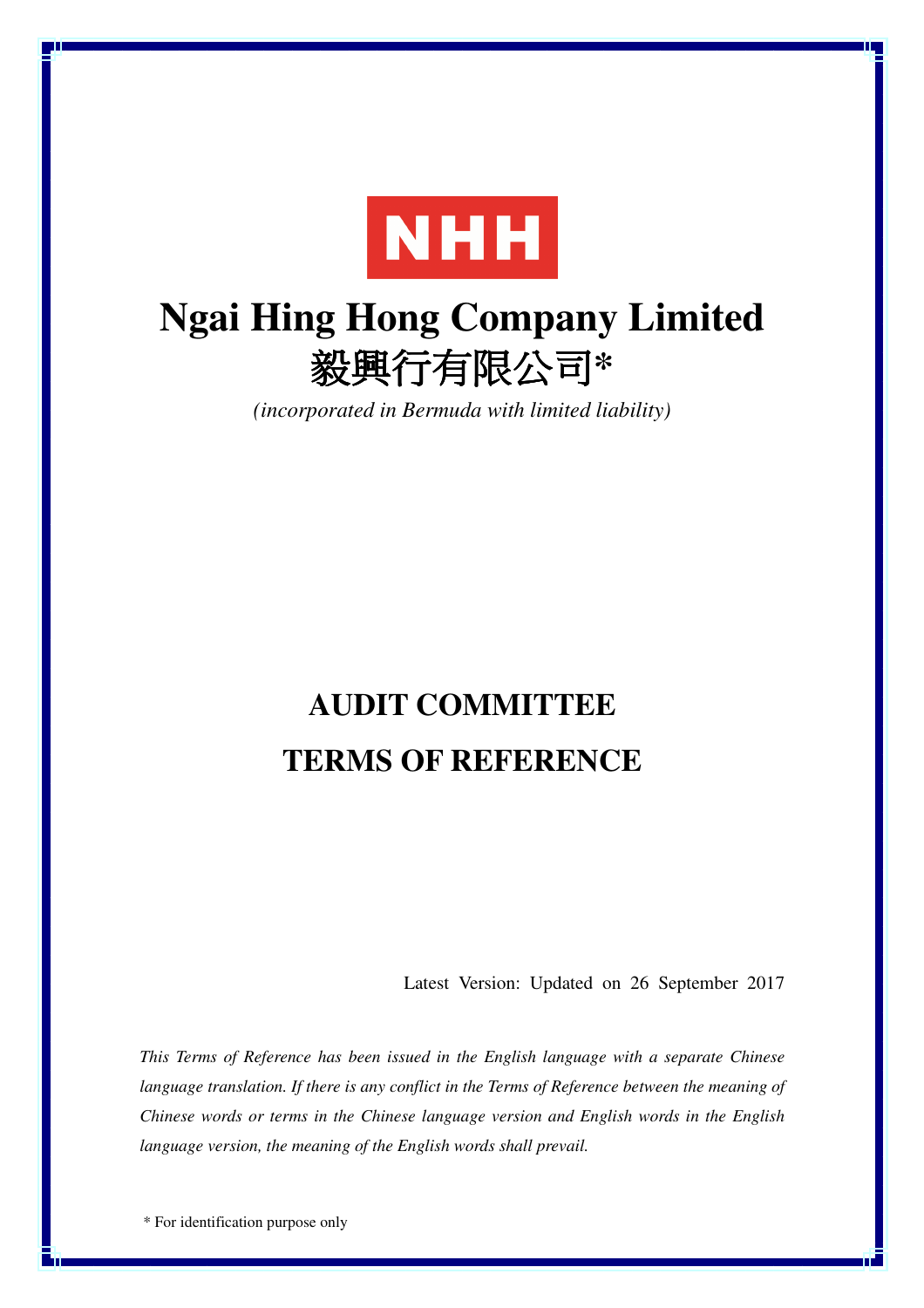# **Ngai Hing Hong Company Limited**  毅興行有限公司**\***

## **AUDIT COMMITTEE**

### **TERMS OF REFERENCE**

### **TABLE OF CONTENTS**

Page

| 1. | <b>CONSTITUTION</b>                                           | $\mathbf{3}$     |
|----|---------------------------------------------------------------|------------------|
| 2. | <b>MEMBERSHIP</b>                                             | 3                |
| 3. | <b>MEETINGS</b>                                               | $\boldsymbol{4}$ |
| 4. | <b>ATTENDANCE AT MEETINGS</b>                                 | $\overline{5}$   |
| 5. | <b>FREQUENCY OF MEETINGS</b>                                  | 5                |
| 6. | <b>AUTHORITY</b>                                              | $5\overline{)}$  |
| 7. | <b>DUTIES &amp; RESPONSIBILITIES</b>                          | 6                |
|    | - REVIEW OF THE FINANCIAL INFORMATION OF THE COMPANY          |                  |
|    | - OVERSIGHT OF THE COMPANY'S FINANCIAL REPORTING SYSTEM, RISK |                  |
|    | <b>MANAGEMENT AND INTERNAL CONTROL PROCEDURES</b>             |                  |
|    | - RELATIONSHIP WITH THE COMPANY'S AUDITORS                    |                  |
|    | - RELATIONSHIP WITH THE COMPANY'S EMPLOYEES                   |                  |
| 8. | <b>REPORTING PROCEDURES</b>                                   | 9                |
| 9. | <b>PUBLICATION OF THE TERMS OF REFERENCE</b>                  | 9                |

<sup>\*</sup> For identification purpose only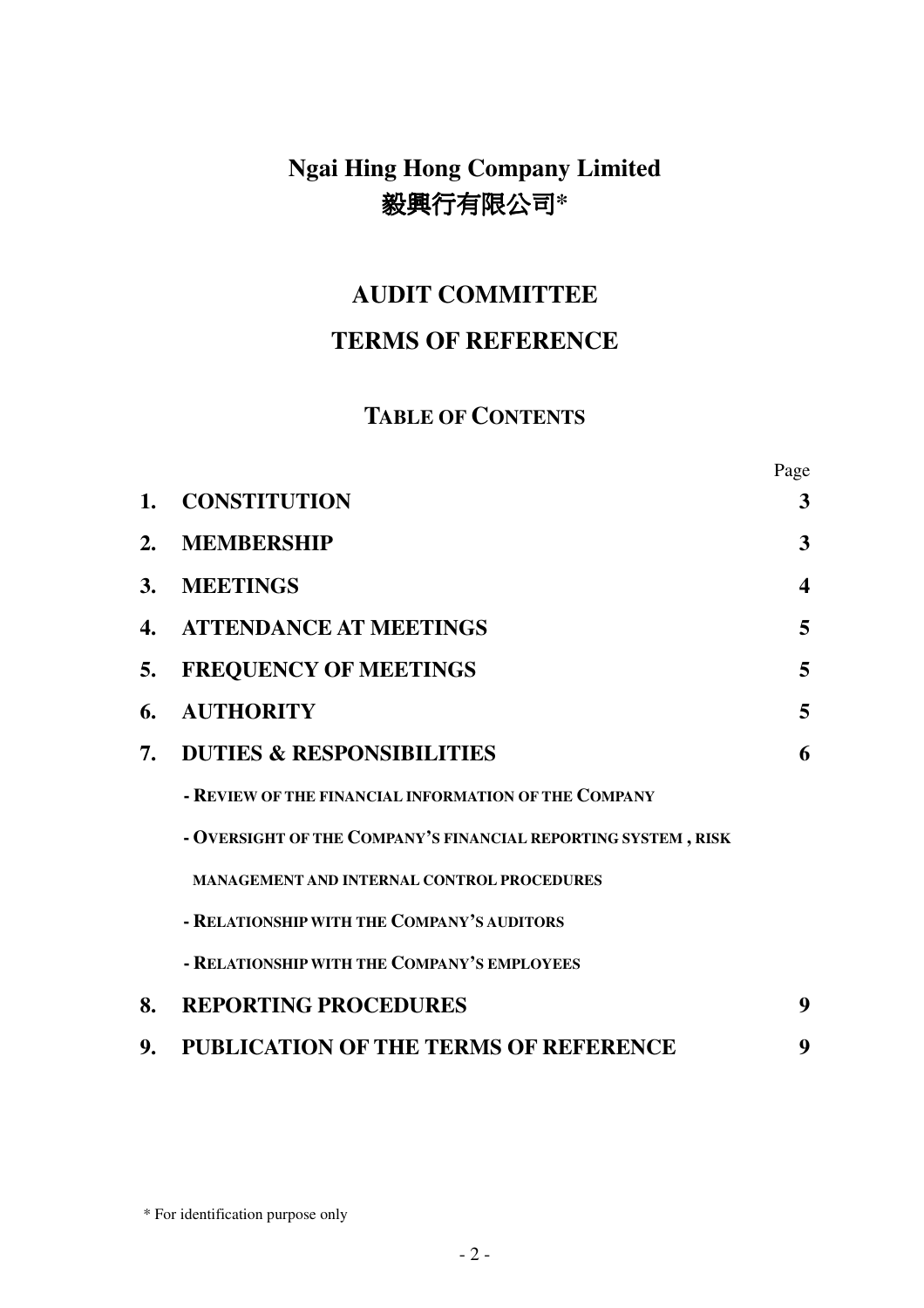# **Ngai Hing Hong Company Limited**  毅興行有限公司**\* (the "Company")**

Audit Committee

#### Terms of Reference

#### *1. CONSTITUTION*

- 1.1 Revised on 26 March 2012 pursuant to the Corporate Governance Code effective on 1 April 2012; and last amended on 26 September 2017.
- 1.2 The revised version shall supercede any terms of reference previously adopted by the board of directors of the Company (the "Director(s)") (the "Board").

#### *2. MEMBERSHIP*

- 2.1 The members of the Audit Committee (the "Member(s)") shall be appointed by the Board and, on the recommendation of the nomination committee of the Company in consultation with the chairman of the Audit Committee (the "Chairman") from amongst the non-executive Directors of the Company.
- 2.2 The Audit Committee must comprise a minimum of three members, at least one of whom is an independent non-executive Director with appropriate professional qualifications or accounting or related financial management expertise. The majority of the audit committee members must be independent non-executive Directors.
- 2.3 The Chairman must be an independent non-executive Director and appointed by the Board.

<sup>\*</sup> For identification purpose only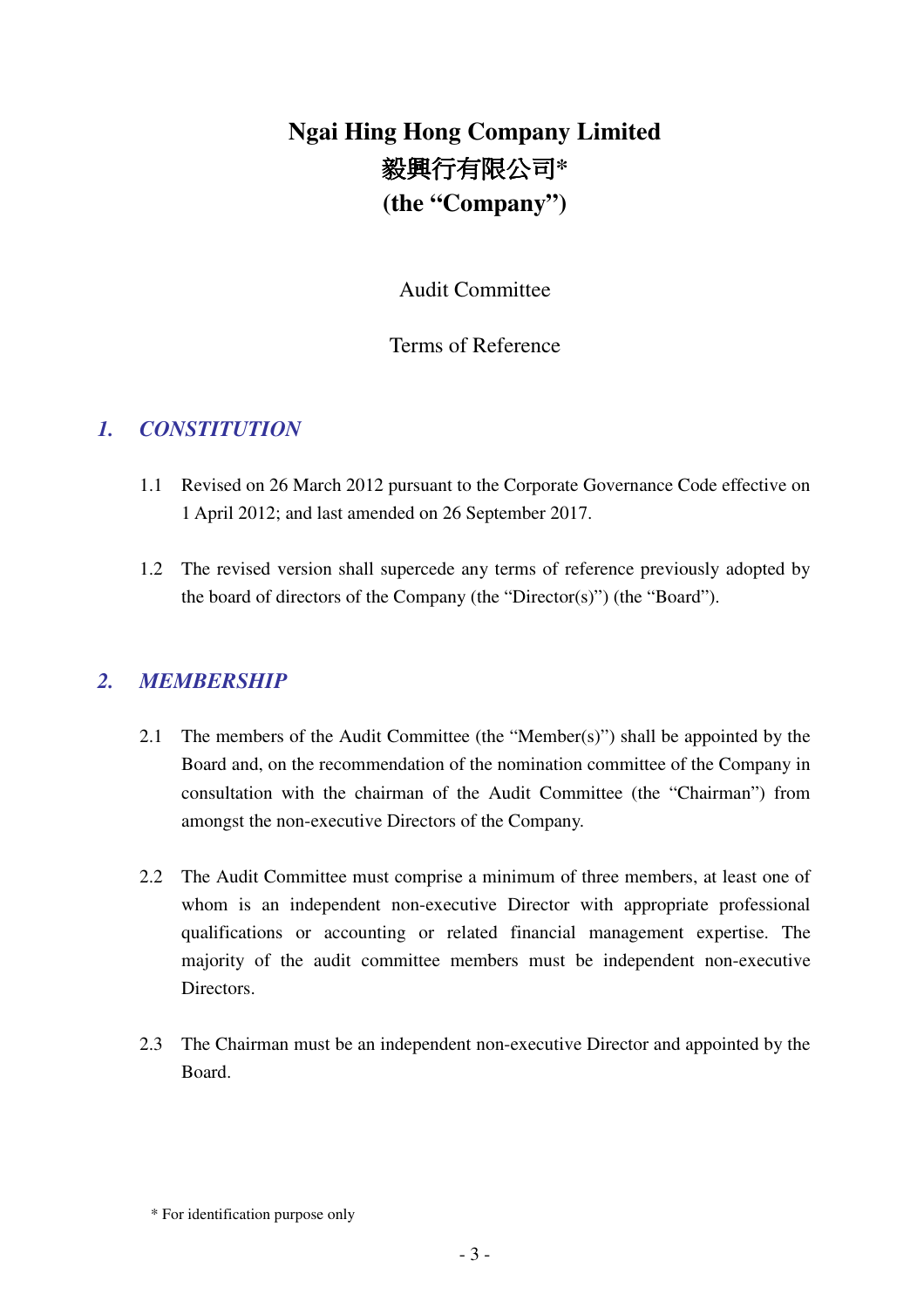2.4 In the event that the Audit Committee comprises of a non-executive Director who is a former partner of the Company's existing auditing firm, such non-executive Directors shall be prohibited from acting as a Member for a period of 1 year commencing on the date of his ceasing to be a partner of the auditing firm or to have any financial interest in the firm, whichever is later.

#### *3. MEETINGS*

- 3.1 The company secretary of the Company shall be the secretary of the Audit Committee.
- 3.2 The Audit Committee may from time to time appoint any other person with appropriate qualification and experience as the secretary of the Audit Committee.
- 3.3 A quorum of the Audit Committee shall be any two Members.
- 3.4 Notice of any meetings has to be given at least 7 days prior to any such meeting being held, unless all Members unanimously waive such notice. Irrespective of the length of notice being given, a Member attending the meeting shall be deemed waiver of the requisite length of notice of the meeting by the Member. Notice of any adjourned meetings is not required if adjournment is for less than 7 days.
- 3.5 Meetings may be held in person, by telephone or video conference. Members may participate in a meeting by means of a conference telephone or similar communications equipment by means of which all persons participating in the meeting are capable of hearing each other.
- 3.6 A resolution in writing signed by all Members shall be as valid and effectual as if it had been passed at a meeting of the Audit Committee duly convened and held.
- 3.7 Minutes of Audit Committee shall record in sufficient detail the matters considered and decisions reached, including any concerns raised by Directors or dissenting views expressed.
- 3.8 Full minutes of audit committee meetings should be kept by the secretary of the Audit Committee. Draft and final versions of minutes of the Audit Committee meetings shall be sent to all Members for their comment and records respectively, in both cases within a reasonable time after the meeting. Such minutes of meeting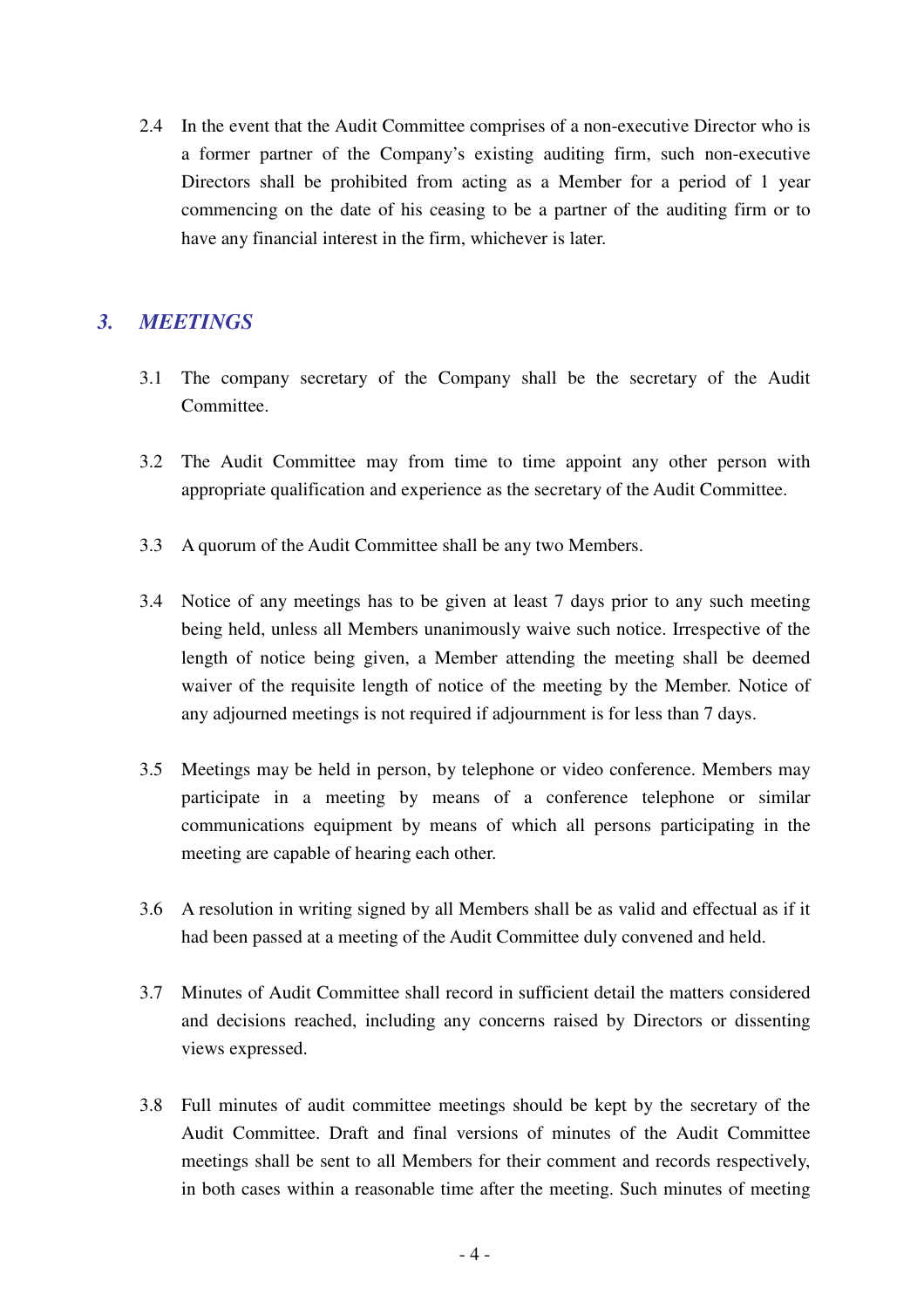shall be opened for the Board's inspection at any reasonable time on reasonable notice by any director.

#### *4. ATTENDANCE AT MEETINGS*

- 4.1 At the invitation of the Audit Committee, the Finance Director (where there is one), the Head of Internal Audit (where there is one), and a representative of the external auditors may attend the meetings.
- 4.2 However, at least once a year the Audit Committee shall meet with the external auditors and internal auditors (where there is one) without executive Directors or management present.
- 4.3 Only Members are entitled to vote at the meetings.

#### *5. FREQUENCY OF MEETINGS*

- 5.1 The Chairman, in consultation with the secretary, shall decide the frequency and timing of its meetings. There shall be as many meetings as the Audit Committee's duties and responsibilities require.
- 5.2 The Audit Committee should liaise with the Board and senior management and the Audit Committee must meet, at least twice a year, with the Company's auditors. The Company's external auditors may request that a meeting be held if they consider it necessary.

#### *6. AUTHORITY*

- 6.1 The Audit Committee is authorized by the Board to inspect all accounts, books and records of the Company.
- 6.2 The Audit Committee shall have the right to require the Company's management to furnish information on any matter relating to the financial position of the Company, its subsidiaries or affiliates, as may be required for the purposes of performing its duties.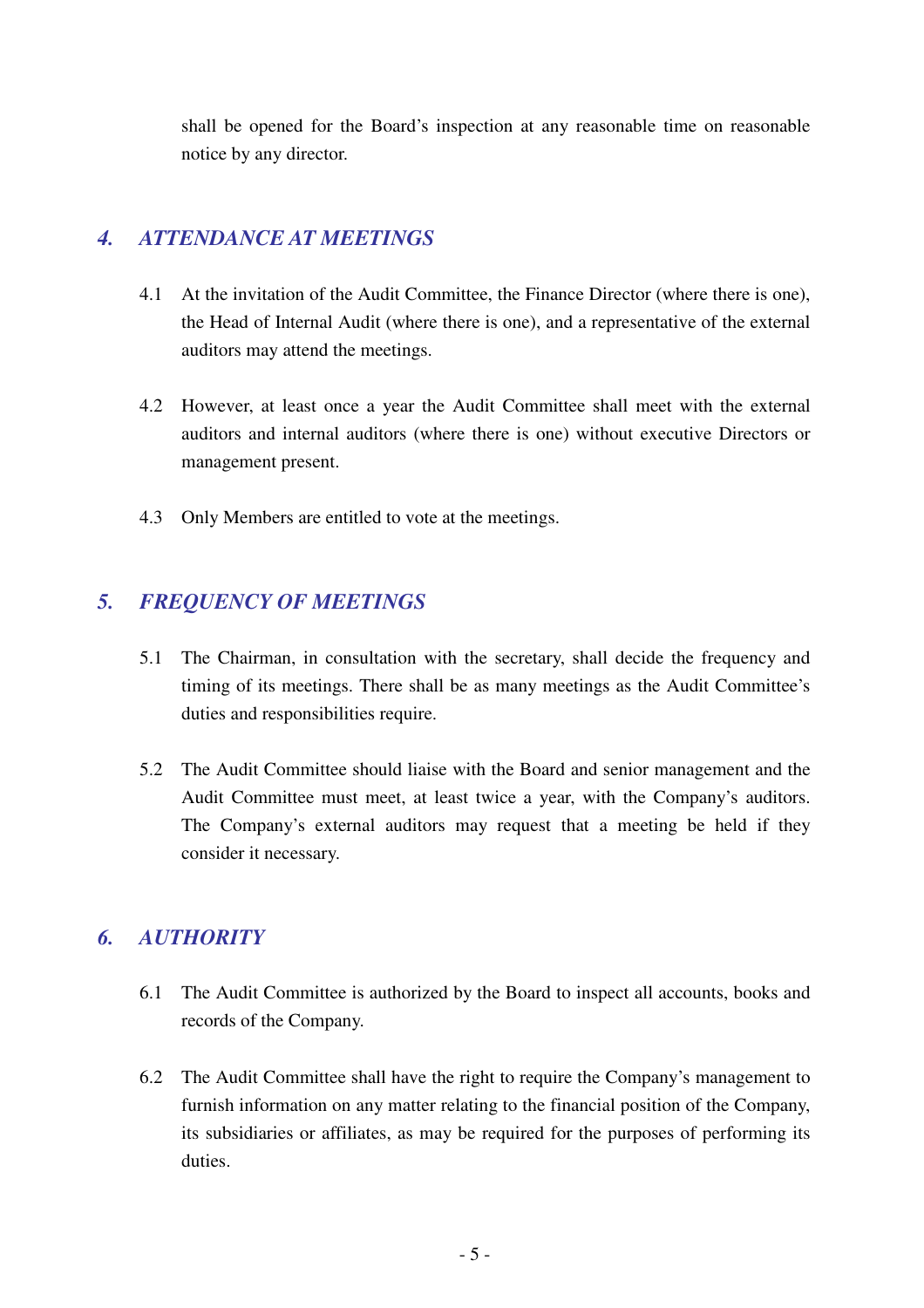- 6.3 A Member may, through the company secretary, seek independent advice in appropriate circumstances at the Company's expense to perform his/her duties as a Member to the Company within its terms of reference.
- 6.4 The Audit Committee shall be provided with sufficient resources to discharge its duties.
- 6.5 Where the Board disagrees with the Audit Committee's view on the selection, appointment, resignation or dismissal of the external auditors, the Company should include in the Corporate Governance Report a statement from the Audit Committee explaining its recommendation and also the reason(s) why the Board has taken a different view.
- 6.6 Where there is disagreement between the Audit Committee and the Board, adequate time should be made available for discussion of the issue with a view to resolving the disagreement. Where any such disagreements cannot be resolved, the Audit Committee shall have the right to report the issue to the shareholders as part of the report on its activities in the annual report.

#### *7. DUTIES & RESPONSIBILITIES*

It is the Audit Committee's primary duty to act independently from the executive to ensure that the interests of the shareholders are properly protected in relation to financial reporting and internal control and to act as the key representative body for overseeing the Company's relations with the external auditors.

#### *Review of the financial information of the Company*

- 7.1 The Audit Committee shall monitor the integrity of the Company's financial statements and annual report and accounts, half-year report and, if prepared for publication, quarterly reports and to review significant financial reporting judgments contained in them.
- 7.2 The Audit Committee should focus particularly on:-
	- (a) any changes in accounting policies and practices;
	- (b) major judgmental areas;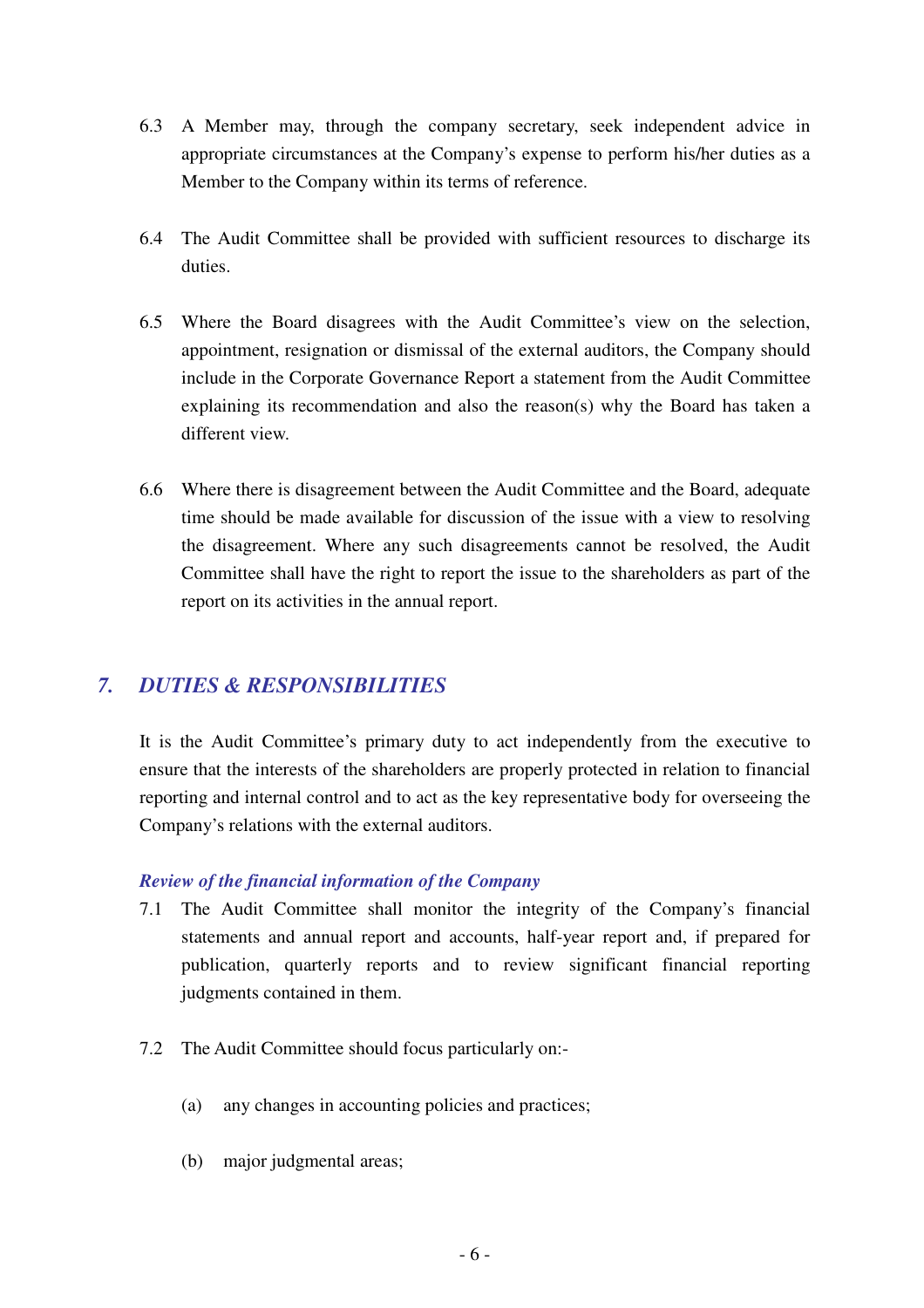- (c) significant adjustments resulting from audit;
- (d) the going concern assumptions and any qualifications;
- (e) compliance with accounting standards; and
- (f) compliance with the Rules Governing the Listing of Securities on The Stock Exchange of Hong Kong Limited and legal requirements in relation to financial reporting.
- 7.3 Regarding 7.2 above:-
	- (a) Members should liaise with the Board and senior management and the Audit committee must meet, at least twice a year, with the Company's auditors; and
	- (b) the Audit Committee should consider any significant or unusual items that are, or may need to be, reflected in the report and accounts, it should give due consideration to any matters that have been raised by the Company's staff responsible for the accounting and financial reporting function, compliance officer or auditors.
- 7.4 The Audit Committee should have the following responsibilities:-

#### *Oversight of the Company's financial reporting system, risk management and internal control procedures*

- (a) to review the Company's financial controls and, unless expressly addressed by a separate board risk committee composed of independent non-executive Directors or by the Board itself, the Company's internal control and risk management systems;
- (b) to discuss the risk management and internal control system with management to ensure that management has performed its duty to have an effective risk management and internal control system and the discussion should include the adequacy of resources, staff qualifications and experience, training programmes and budget of the Company's accounting and financial reporting function;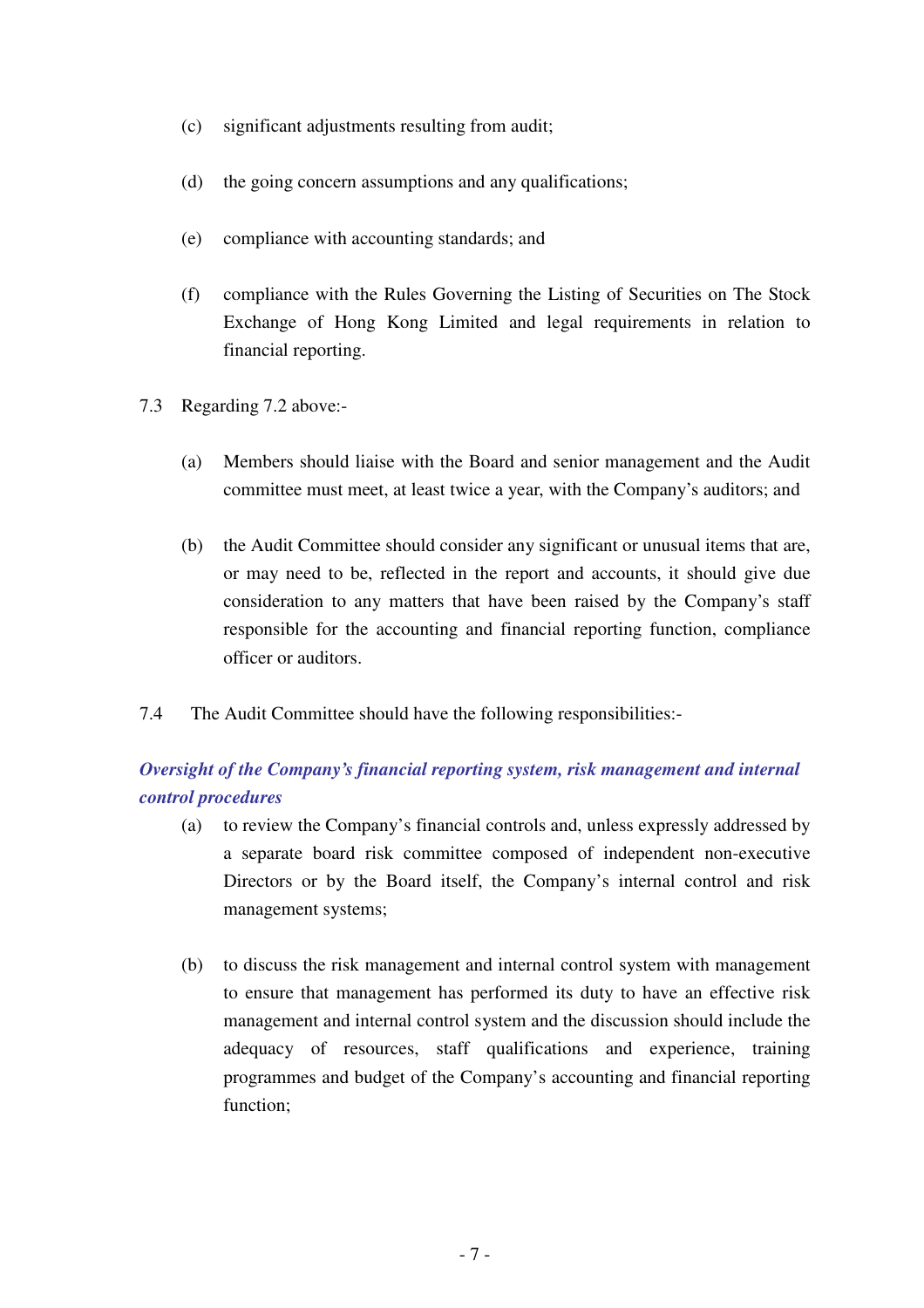- (c) to consider major investigation findings on risk management and internal control matters as delegated by the Board or on its own initiative and management's response to these findings;
- (d) where an internal audit function exists, to ensure co-ordination between the internal and external auditors, and to ensure that the internal audit function is adequately resourced and has appropriate standing within the Company, and to review and monitor its effectiveness. Where there is no internal audit function, the Audit Committee should consider annually whether there is a need for an internal audit function and make a recommendation to the Board, and the reasons for the absence of such a function should be explained in the relevant section of the annual report;
- (e) to review the Company and its subsidiaries' financial and accounting policies and practices;
- (f) to review the external auditor's management letter, any material queries raised by the auditor to management about accounting records, financial accounts or systems of control and management's response;
- (g) to ensure that the Board will provide a timely response to the issues raised in the external auditor's management letter;
- (h) to report to the Board on the matters set out in the terms of reference here;
- (i) to consider other topics, as defined by the Board;

#### *Relationship with the Company's auditors*

- (j) to be primarily responsible for making recommendations to the Board on the appointment, reappointment and removal of the external auditor, and to approve the remuneration and terms of engagement of the external auditor, and any questions of its resignation or dismissal;
- (k) to review and monitor the external auditor's independence and objectivity;
- (l) to review and monitor the effectiveness of the audit process in accordance with applicable standards and to discuss with the external auditor the nature and scope of the audit and reporting obligations before the audit commences;